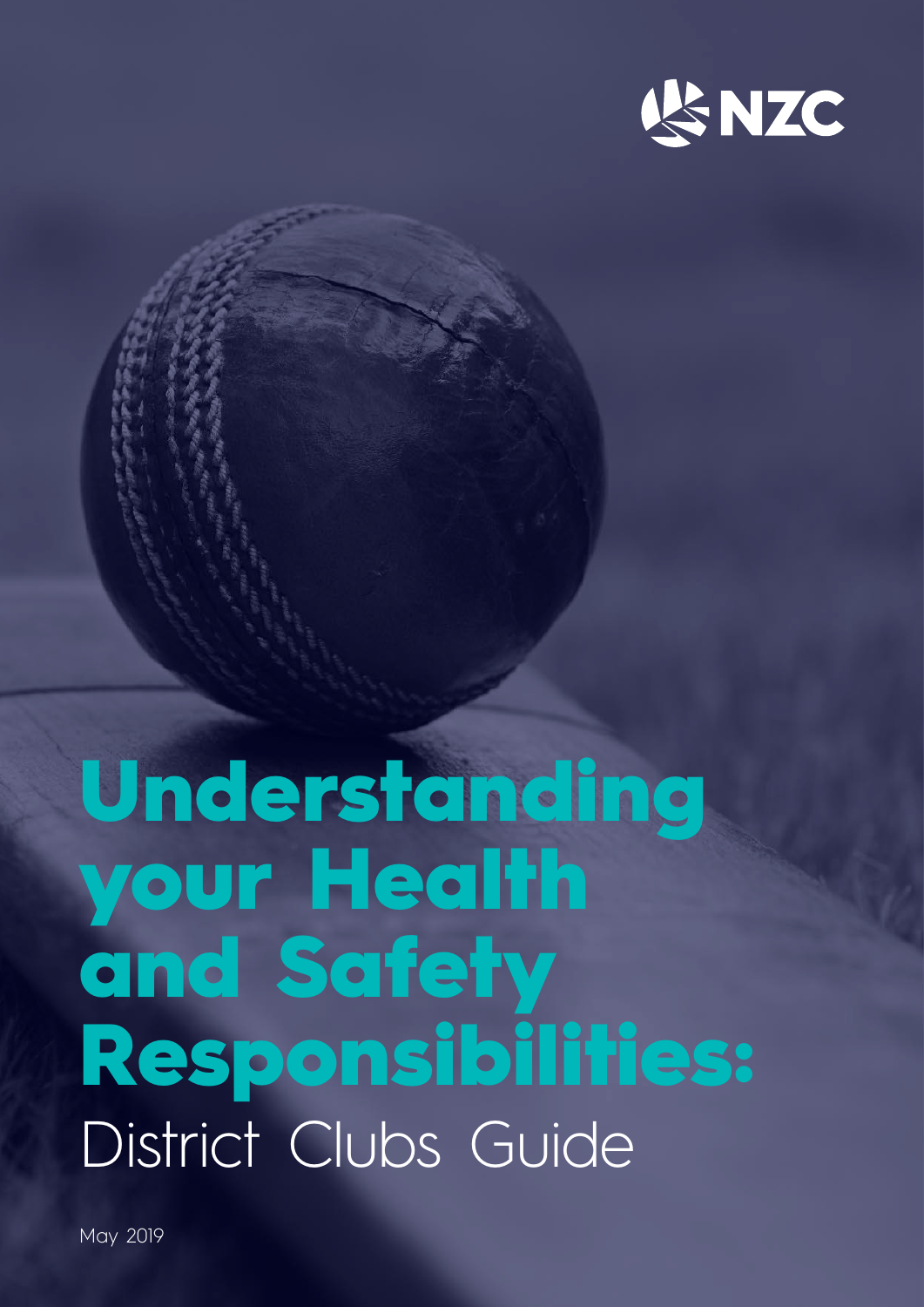# Introduction

Everyone deserves to get home healthy and safe at the end of each day. As a leader in your club your role is crucial in making that happen. By demonstrating your commitment to the health and safety (H&S) of the people involved in your cricketing activities you will make a powerful contribution to their lives.

This guide is designed to help you understand your role and to help you achieve positive H&S outcomes at your club.

*Note: this guide does not apply to school cricket, as these events are organised by school sport organisation.* 

*This guide has been prepared to assist those organisations supported by NZC.*

### Does the Health and Safety at Work Act 2015 apply to your club?

If your club is a PCBU (Person Conducting a Business or Undertaking), the Health and Safety at Work Act 2015 (HSWA) will apply to how you manage H&S risks.

Volunteer associations do not have H&S duties under the HSWA, as they are not PCBUs.

Nevertheless, whether your club is a volunteer association or a PCBU, it is good to ensure the safety of people at your club. This guide supports clubs on their journey to making club cricket a fun and safe place to be.

Use the flowchart to identify if your club is classed as a PCBU. If it is, you must ensure that your club is meeting its legal obligations.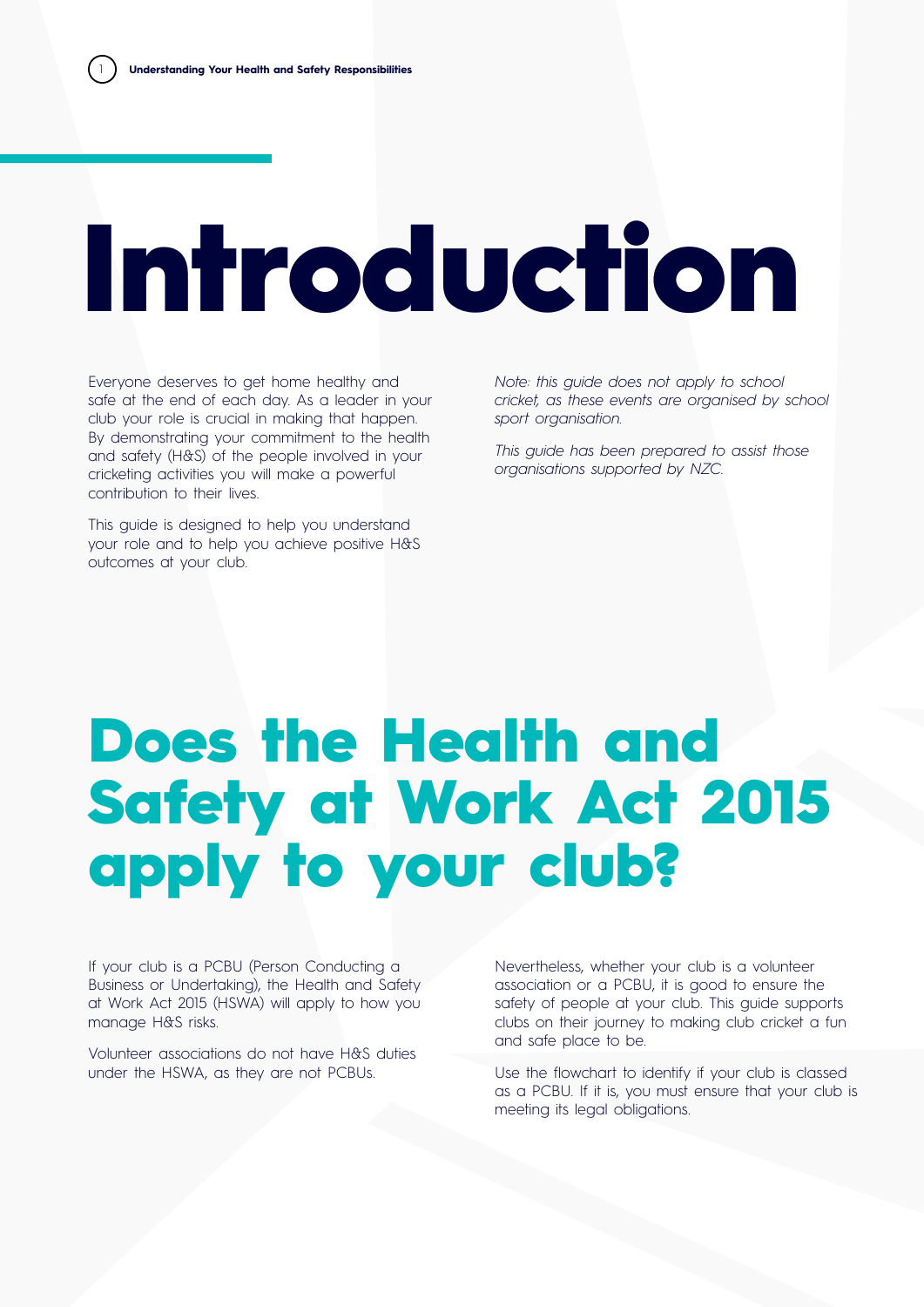

If your club is a PCBU, the officer (senior leadership position who has influence over the management of the club) must exercise due diligence, by doing the following:

- Gain a knowledge of H&S in relation to your club by using resources and information, such as the NZC *https://www.nzc.nz*, WorkSafe *https://worksafe.govt.nz*, or Sport New Zealand *https://sportnz.org.nz* websites.
- Gain an awareness of how H&S is being managed at your club through discussions on what your club is doing to be a safe place to play and hold other club activities. Your discussions will include topics such as risks to club users and the general public; resources such as time, people, equipment, process, and/or finance; and incidents that have occurred and what your club is doing to prevent recurrence.
- Understand any potential risks to people from your club's activities. Take action to prevent harm or injury to people who use the club. Implement recommendations that are relevant to your club's activities from Section 4 of this guide – Identify and manage things that can hurt you.
- Ensure compliance to legislation. This may be achieved by reviewing the Sport NZ Legal Checklist for Boards resource available in the NZC online generic governance resource folder *https://www.nzc.nz/community/resources/nzcgovernance* .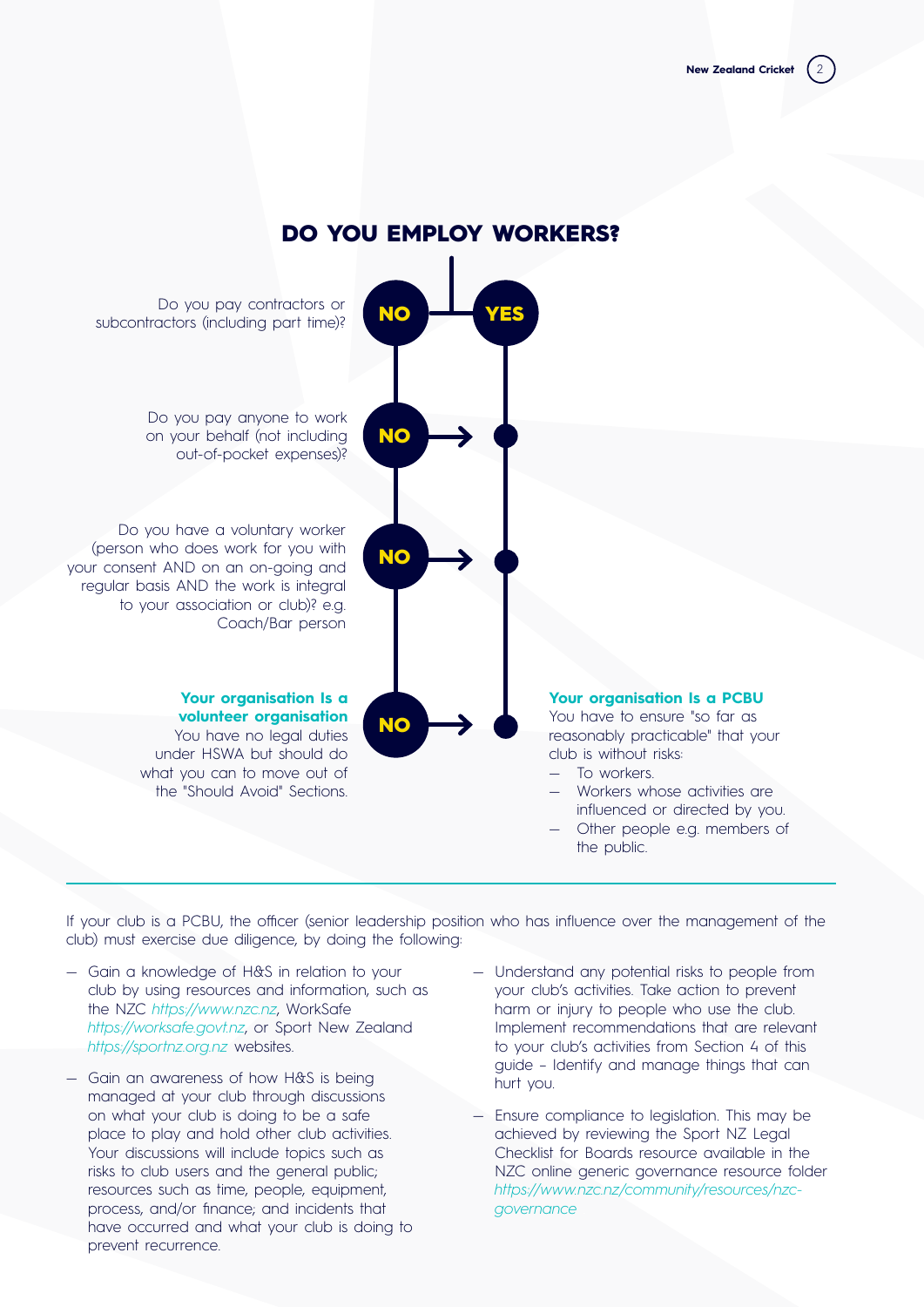### Health and Safety at our Cricket Club

To ensure H&S practice at your club put the following processes in place:



#### **1 H&S Policy**

Consider developing an H&S policy. This policy is a statement on how your club will ensure that everyone who is involved in the club will stay healthy and safe while participating in club activities.

Refer to NZC resources for an example of a club H&S policy. *https://www.nzc.nz/community/resources* 

#### **2 Emergency Management**

It is important that everyone involved knows what to do in an emergency. This is usually communicated through an emergency plan.

An emergency plan details:

- Evacuation procedures;
- How to deal with emergencies that occur at the club; and
- Who to contact.

Emergency plans do not need to be lengthy or complex. The plan needs to be easy to understand and tailored to your club's facilities. If you share facilities or grounds consult with the other users to create one emergency plan that is relevant to all activities. If you do not own or if you rent the premises an emergency plan should be available from the venue you are using.

Refer to NZC resource for an emergency plan template. *https://www.nzc.nz/community/resources*

Civil defence emergencies should be included in your plan. Make sure you are aware of the correct procedure to follow in your area in case of an earthquake or other natural disaster. For more information on civil defence planning in your area contact your local centre.

*https://www.civildefence.govt.nz/find-your-civildefence-group*

Don't forget to test your emergency plan to make sure that it works and is up to date. For instance exit routes must be suitable and the meeting points must not place people in more danger, such as under power lines. Consider testing different scenarios in your plan annually.

It is recommended you have people in your club who are trained in first aid.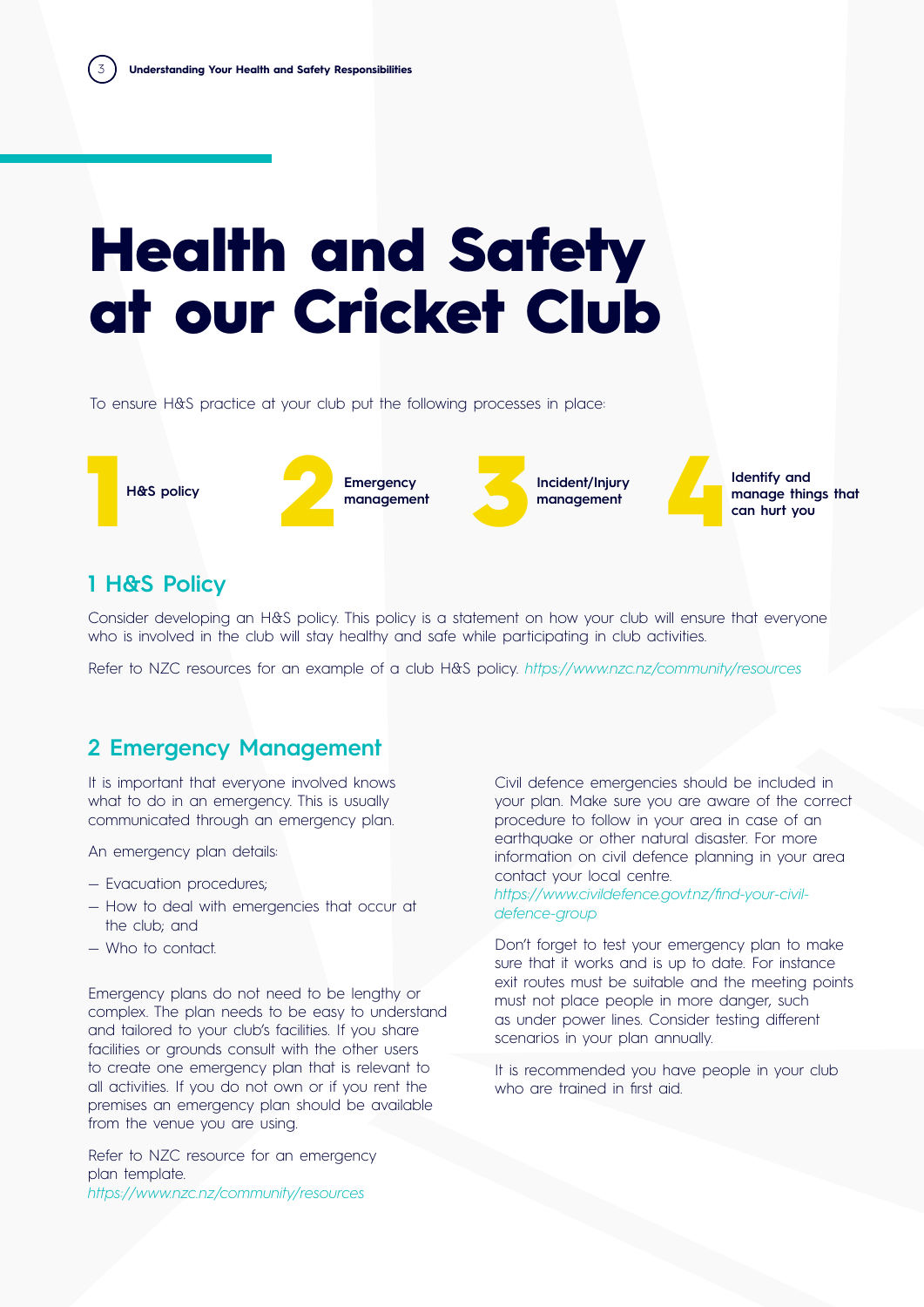#### **3 Incident/Injury Management**

No matter how big or small your club is, it is highly recommended you record all incidents and injuries in a register. Incidents are events that did or could have resulted in harm.

Ensure everybody involved in your club knows:

- What to report.
- When to report.
- How to report.

If there is an incident at your club this needs to be managed appropriately.

- **1. Manage injuries:** Injured persons must receive timely medical care and unsafe conditions corrected.
- **2. Conduct an investigation:** It is good practice to investigate all incidents. Establish what went wrong and how can it be prevented from recurring.
- **3. Fix the issue:** Make changes to fix the problem based on your investigation findings.
- **4. Review the changes:** Check changes put in place and make sure that they are working as expected. If they are not, make additional changes until it can be established that the incident won't happen again.

Refer section 5.0 – Safe Cricket in the NZC Game On resource: *https://www.nzc.nz/media/10802/game-onresource-002.pdf*

#### **Reporting incidents**

NZC keeps track of incidents that occur in the New Zealand cricketing world. If any of the following occur, email NZC your incident report. Here is a list of causes of injury that NZC would like to know about:

- Bowler hit during net session.
- Batter hit during net session.
- Fielder hit during net session.
- Coach hit during net session.
- Player slip/fall in nets.
- Member of public hit by ball from game.
- Member of public hit by ball from player/team warm ups.
- Player slip/fall during game.
- Clubhouse Accident.
- Shower/Toilet Accident.
- Injury from adjacent game.
- Near Miss.

This list is also on the back of the incident record template located on the NZC resource page. *https://www.nzc.nz/community/resources*

If you are a PCBU and have a significant incident you may need to report the incident to WorkSafe. The incident area needs to be secured and preserved. There are legal implications if the scene is not preserved and the incident is reportable to WorkSafe.

A notifiable event is when any of the following occurs as a result of work at a workplace:

- Death.
- Notifiable illness or injury.
- Notifiable incident.

Use the WorkSafe Notifiable Event Tool to guide you through the notification process. It will help you to determine whether the incident is notifiable. *https://worksafe.govt.nz/notifications/notifiable-event*

All incidents that are reported to WorkSafe need to also be reported to NZC. Make sure you let NZC know as soon as practically possible but within 24 hours of occurrence.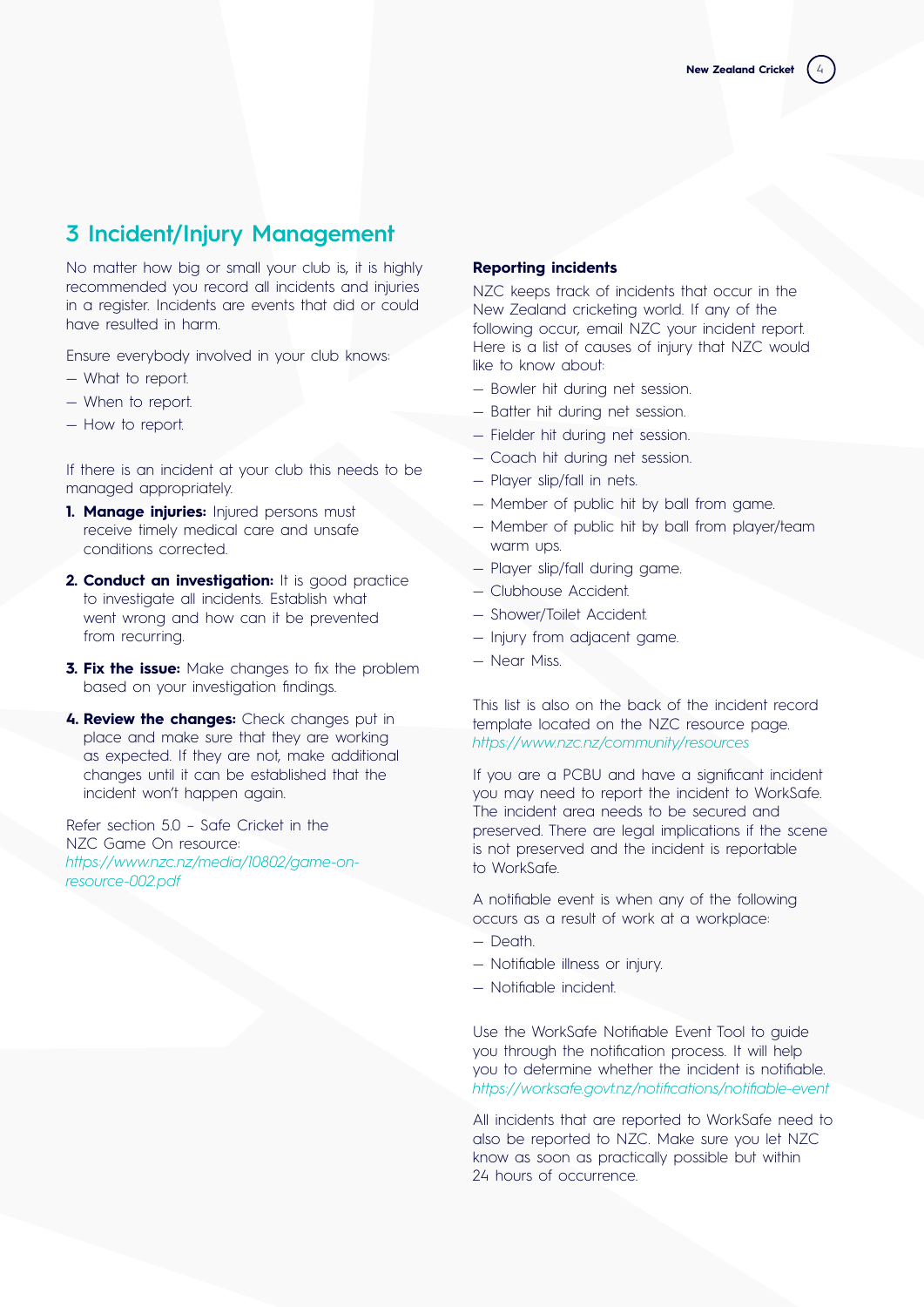#### **4 Identify and Manage Things That Can Hurt You**

Club facilities may be wholly managed by the club or sometimes in partnership with other clubs or District Councils. While working with other organisations, keep communication open and build good working relationships to manage the hazards together and protect people and property.

This guide includes examples of good practice approaches. The examples are provided to be illustrative, not comprehensive. H&S risk management should be specific to your club. There is no one size fits all.

#### **The recommendations are colour-coded:**

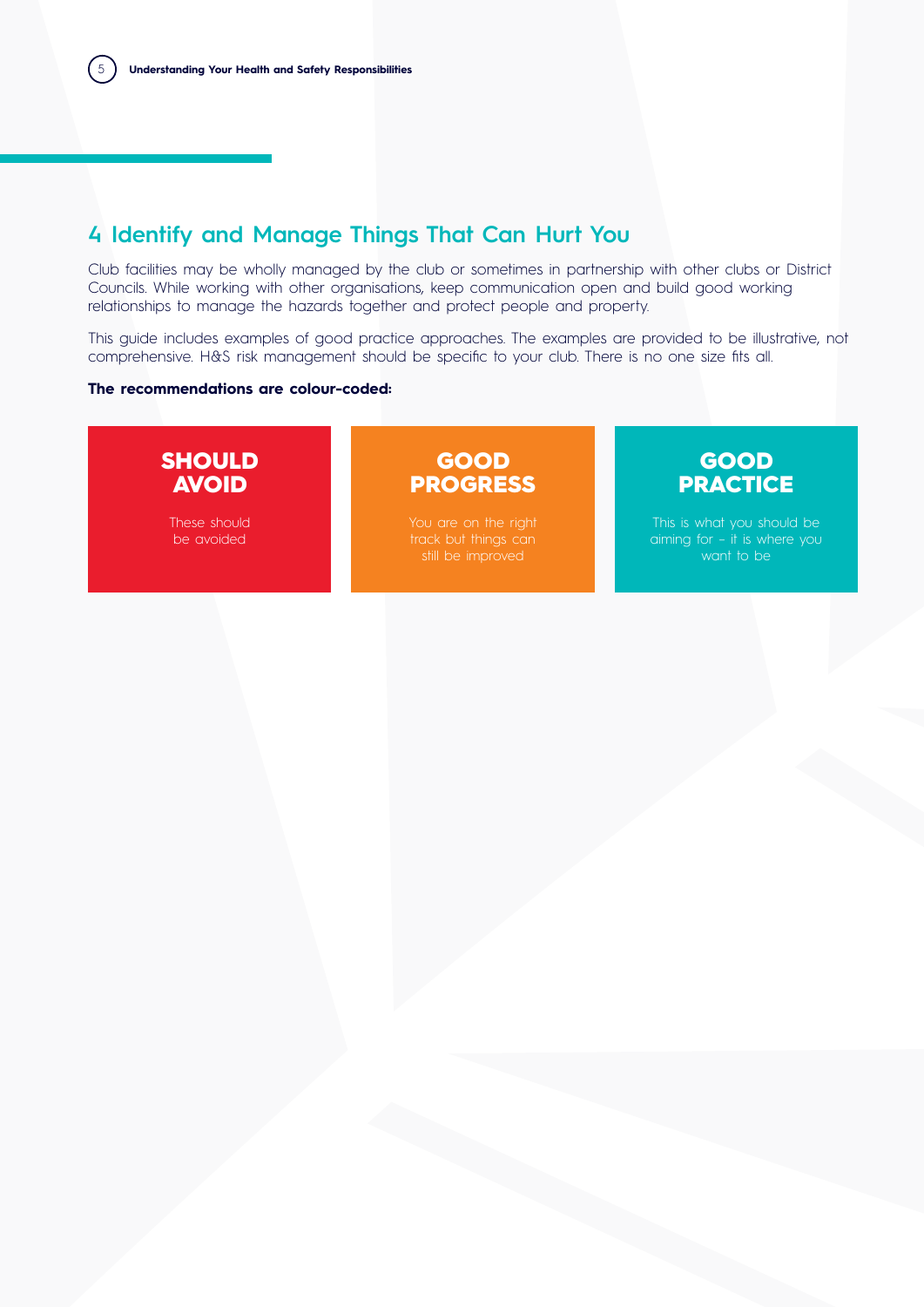**New Zealand Cricket**  $\begin{pmatrix} 6 \end{pmatrix}$ 

# Playing cricket

**1. Heat & dehydration**

#### **2. Mental wellbeing**

#### **THINK ABOUT**

| - New Zealand summers can be hot and dry<br>- In some areas of the country summer storms can make                                                                                            | - H&S of players and club users is not only about the<br>physical aspect but also ensuring players have a                                                                                                                      |
|----------------------------------------------------------------------------------------------------------------------------------------------------------------------------------------------|--------------------------------------------------------------------------------------------------------------------------------------------------------------------------------------------------------------------------------|
| playing conditions unsafe                                                                                                                                                                    | healthy mind.                                                                                                                                                                                                                  |
|                                                                                                                                                                                              | - Unlike other team sports cricket is very much an<br>individual game and can be isolating if a player is not<br>at his best                                                                                                   |
|                                                                                                                                                                                              | - People of any age and at any level of the game may<br>be affected by mental illness                                                                                                                                          |
| <b>SHOULD AVOID</b>                                                                                                                                                                          |                                                                                                                                                                                                                                |
| - No management of sun exposure to players or<br>club users<br>- No drinking water available<br>- No monitoring of weather conditions for suitability to play                                | - Sledging other plays occurs and is accepted<br>- Discrimination against race, age, gender, experience,<br>religion or sexual preference<br>- Accepting or allowing bullying to occur, including direct<br>and cyber bullying |
| <b>GOOD PROGRESS</b>                                                                                                                                                                         |                                                                                                                                                                                                                                |
| - Long sleeves, long trousers and wide hats are<br>encouraged to be worn outside<br>- Sunblock provided at grounds for players<br>- Drinking water available<br>- Weather forecast monitored | - Sledging is discouraged<br>- There is an anti-discriminating and bullying process in<br>place that is led from the top<br>- Any issues are openly discussed and addressed<br>- Unacceptable behaviour is discouraged         |
| <b>GOOD PRACTICE</b>                                                                                                                                                                         |                                                                                                                                                                                                                                |
| - Players use hats, long sleeves, and sunscreen as part of<br>your club culture                                                                                                              | - The Spirit of Cricket is an integral part of your<br>club's culture                                                                                                                                                          |
| - Club culture of being 'sun smart' is extended to<br>spectators who wear hats, long sleeves, sunglasses<br>and sunscreen                                                                    | - Respect for players and officials is demonstrated and<br>encouraged at all levels of the club                                                                                                                                |
| - Shade is provided for spectators                                                                                                                                                           | - Any act of discrimination or bullying is not tolerated<br>Services that may be of assistance:                                                                                                                                |
| - Coaches and parents are made aware of the effects of<br>long term sun exposure<br>- Drinking water for players and spectators is provided                                                  | - Mediation services provided by<br>Employment New Zealand:<br>https://www.employment.govt.nz/resolving-problems/                                                                                                              |
| - Players have adequate fluid intake before, during and<br>after play of either matches or practice                                                                                          | - Citizens Advice Bureau:<br>https://www.cab.org.nz/                                                                                                                                                                           |
| - Water over energy drinks is encouraged                                                                                                                                                     |                                                                                                                                                                                                                                |
| - There are enough drink breaks throughout play to ensure<br>the players stay hydrated and get relief from the sun                                                                           |                                                                                                                                                                                                                                |

— Weather is monitored and play is called in extreme heat or wet conditions, where possible the game is rescheduled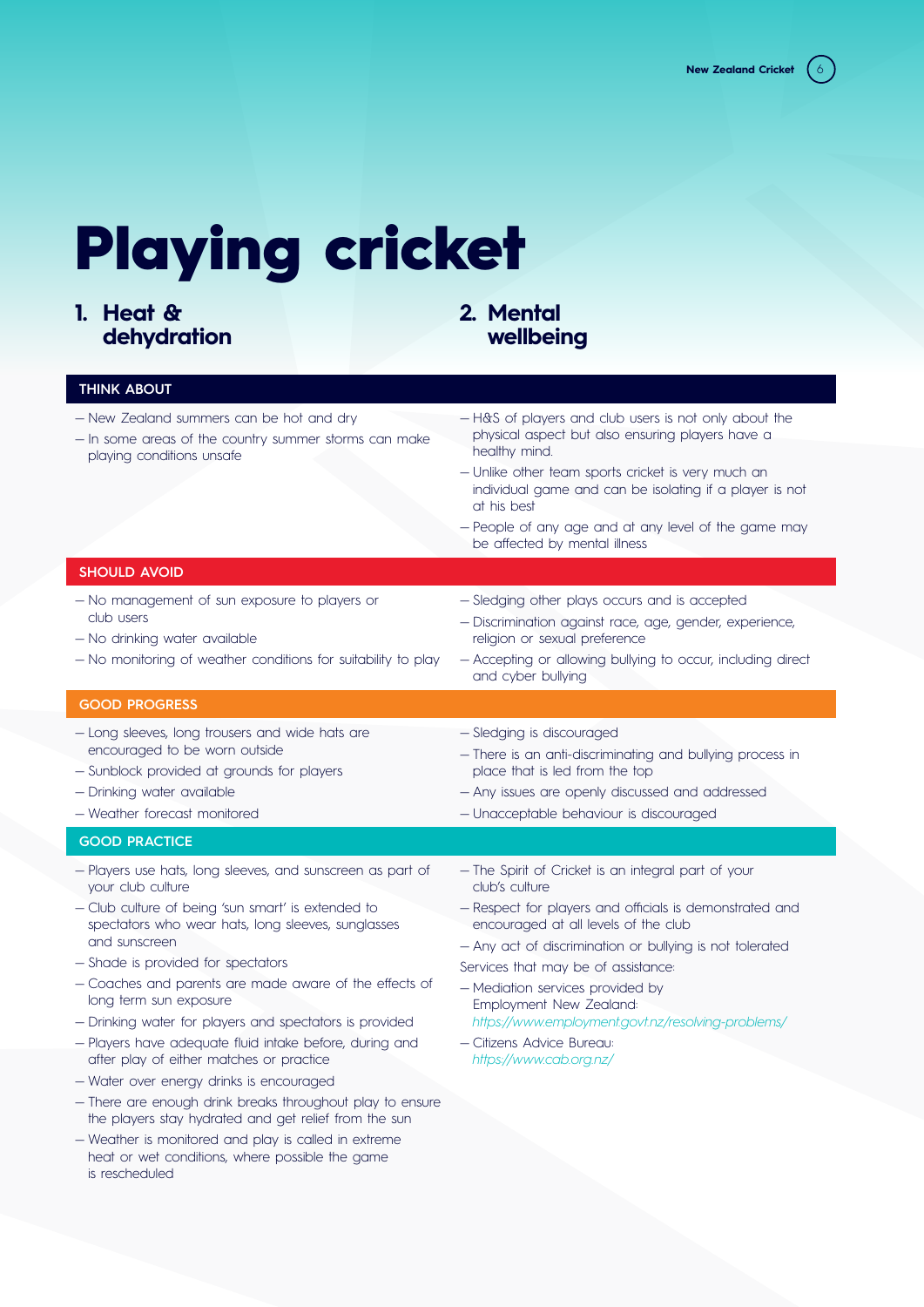## Playing cricket

### **3. Fatigue**

#### **4. Player protection & injury prevention**

#### **THINK ABOUT**

- When players are tired they are less focused
- Effects of fatigue can impact on the club and the game such as people's ability to make decisions, reduce communication skills, reduce attention, make people more emotional, increase errors in judgement, and reduce reaction time
- Players are of all ages and levels of expertise
- There needs to be consideration of their differences at your club
- NZC has developed the Age and Stage Guidelines for junior and youth cricketers, coaches and parents

#### **SHOULD AVOID**

- Player attend matches and practice tired and not aware of the ball
- People participating in club duties are working excessive hours – with the club or other forms of work or a combination of the two
- Age and Stage Guidelines not adhered to
- Mixed levels of ability play together without consideration
- Players have no warm up session
- Coaching is not available
- Poor equipment in use old, damaged or equipment that is not up to standard accepted

#### **GOOD PROGRESS**

- Players are encouraged to get rest prior to matches and practice sessions – this includes a good night sleep and managing other life activities
- Schedule official duties, club training, maintenance and other club activities to ensure that people have breaks within the day and rest days
- Spread club duties across a few people to share the load
- Age and Stage Guidelines are followed *https://www.nzc.nz/community/nzc-programmes-andformats/age-stage*
- Older or more experienced players teach and mentor they don't compete against players learning
- Bouncers are discouraged in junior players
- Short bowls are discouraged
- Coaches are present during official club activities
- Protective gear worn during practice and during competition

#### **GOOD PRACTICE**

- Players actively manage their fatigue by getting quality sleep and managing outside activities
- Encourage healthy lifestyles and behaviours e.g.:
	- Good eating habits and nutrition
	- Water over energy drinks
	- Regular exercise
	- Limit social drinking
- Age and Stage Guidelines used consistently
- Short pitch balls are used judiciously and carefully monitored and not against non-recognised batsman
- Culture of players looking out for each other during official and non-official activities at the club
- Players train, warm up and warm down
- Training areas are safe and free of other activities
- The right gear for the position being played is used, including correct hard/soft ball, correct type of bat, helmets word by wicketkeeper and when fielding in close
- All club gear being used is to the relevant standard (ICC/ BS 6183 Protective equipment for cricketers & ICC/BS 7928 Cricket helmets)

Refer to NZC Helmet Policy and Cricket Equipment Size Guide:

*https://www.nzc.nz/media/12733/cricket-equipment-sizeguides.pdf*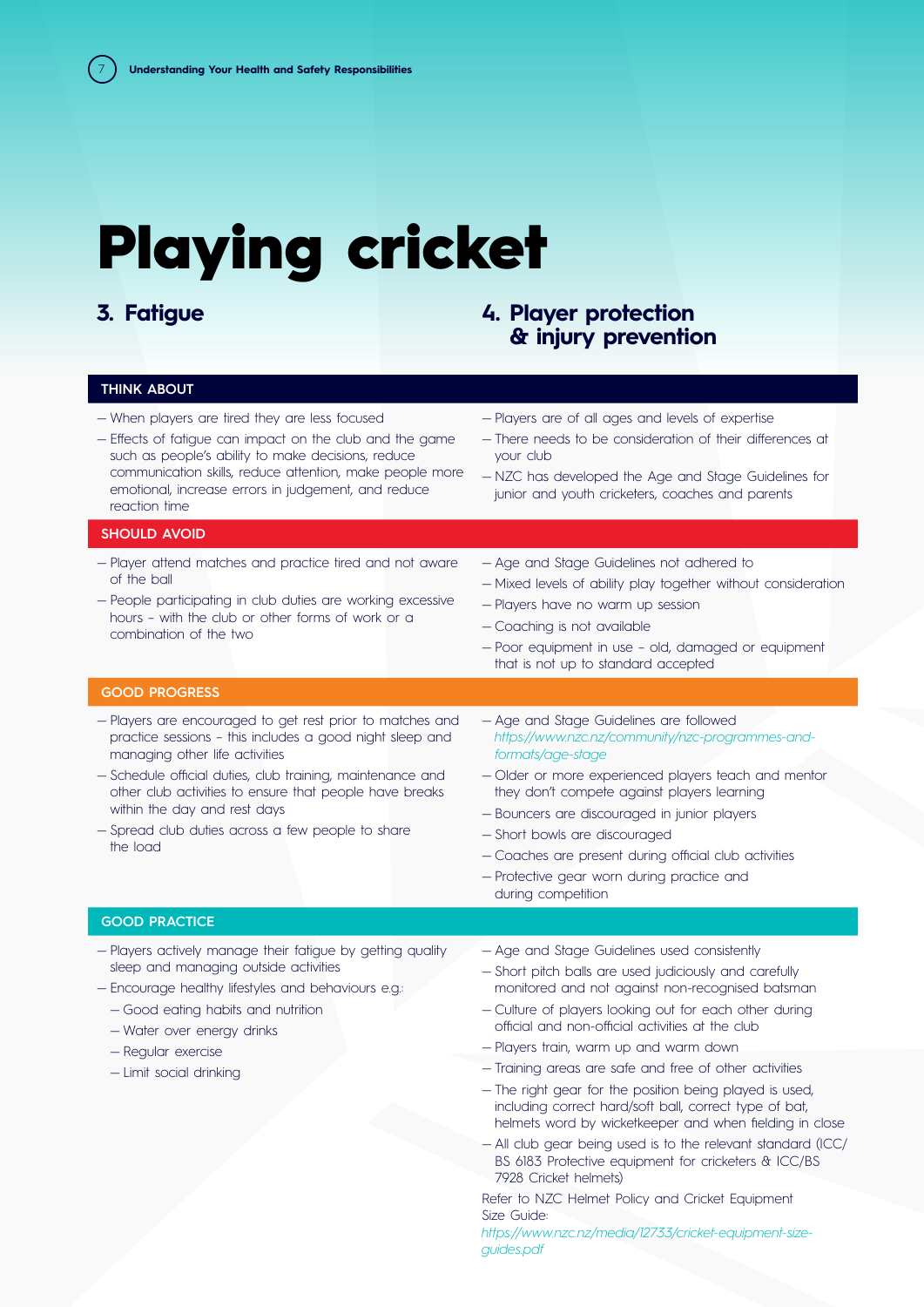**New Zealand Cricket** 

**5. Managing player injuries**

#### **6. Pace bowlers**

#### **THINK ABOUT**

- Depending on the positioned played different parts of the body are prone to injuries
- It is good to be aware of what these differences are and how to best manage them

#### **SHOULD AVOID**

- Injuries are not reported or managed
- There is no first aid kits or trained first aiders
- No prevention strategy in place
- No coaching on technique

pace bowler injury

— No warm up prior to practice or play

#### **GOOD PROGRESS**

- Serious injuries are reported and actioned
- First aid kit(s) available
- Key cricket injuries are identified and first aid kit is stocked correctly e.g.:
- Techniques are coached — Rest times are set for bowlers
- Warm up before matches or practice sessions.

— While fielding and batting can lead to injuries, pace bowlers are prone to specific injuries in the shoulders and lumbar – there are specific ways to prevent and manage

- Head injury
- Shoulders inflamed or irritated muscles,
- Elbows inflamed or irritated tendons
- Hand injuries dislocation/ fractures
- Knee joint tear or inflammation
- Ankle sprains and strains

#### **GOOD PRACTICE**

- Injuries and damage to property are reported and recorded
- Incidents are investigated and solutions found to prevent them happening again
- Trained first aiders at the club
- Emergency management plan is in place
- Young players are encouraged to speak up if they feel pain or discomfort in their shoulders, elbow, knees or other and injury management is started
- The seriousness of concussion management is known and communicated
- ACC Sportsmart resources are used in your club, such as concussion wallet cards, posters and guidebooks – these can be ordered without cost or downloaded here: *https://accsportsmart.co.nz/home/resources*

Refer to NZC resource for an example of a match medical plan: *https://www.nzc.nz/community/resources*

- Age and Stage Guidelines for young pace/fast bowlers are enforced and followed by the club
- Techniques are coached and corrected with support and empathy

Refer NZC bowling guidelines in the Game On resource: *https://www.nzc.nz/media/10802/game-on-resource-002.pdf*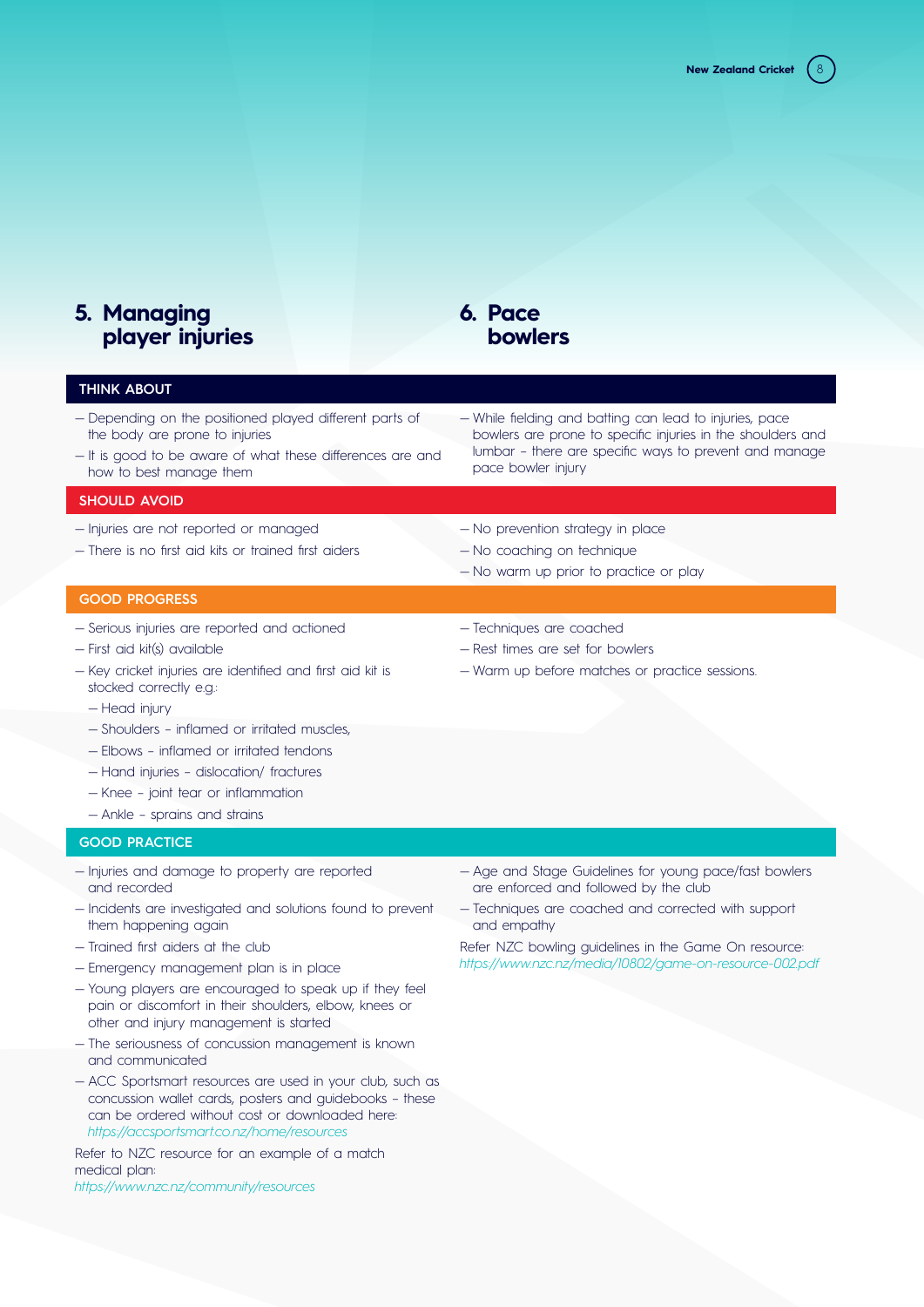## Playing cricket

### **7. Spectators 8. Bowling**

### **Training**

### **machines**

#### **THINK ABOUT**

- Spectators are a key part of cricket they may consist of family and friends of all ages and the general public
- Spectators can be impulsive or under the influence
- Spectators should enjoy the game as much as players and officials
- Spectators should be able to watch the game safely

#### **SHOULD AVOID**

- Spectators allowed on field during play play does not stop
- Spectators are allowed to be intoxicated
- Bowling machines are a used to allow batsman to practice and work on specific skills from consistent bowling
- No training on bowling machine operation
- Anyone can use the machine
- No safety gear used when using the machine

#### **GOOD PROGRESS**

- Boundary of play is established
- Children are managed
- Alcohol consumption is managed
- Users are training in operation
- Bowling machine kept secure and only used under supervision
- Participants use cricket safety gear

#### **GOOD PRACTICE**

- Boundaries of play are established prior to the game start and the boundary is clearly marked by a white line or other system
- A second boundary is defined making a safe zone for all spectators – this could be roped off
- A 'kids zone' is in place a safe distance from the second boundary
- Measures are in place to stop balls going out of the grounds at speeds that could harm the general public or damage property
- Zero tolerance of alcohol on the side line messaging and signage clear
- Only one person is permitted to operate the machine at a time
- Operators are trained to use the bowling machine and your club keeps a list of trained operators
- Good communication between machine operator and batsman occurs – both visual and verbal
- Good checks are in place to ensure the speed, direction and bounce is correct for the batter's age and stage
- Full safety gear used and all batters wear helmets
- Protective screen is used
- Safety as well as coaching considerations taken into account when purchasing the bowling machine – such as remote control feature and soft ball option
- Non participants are aware of the dangers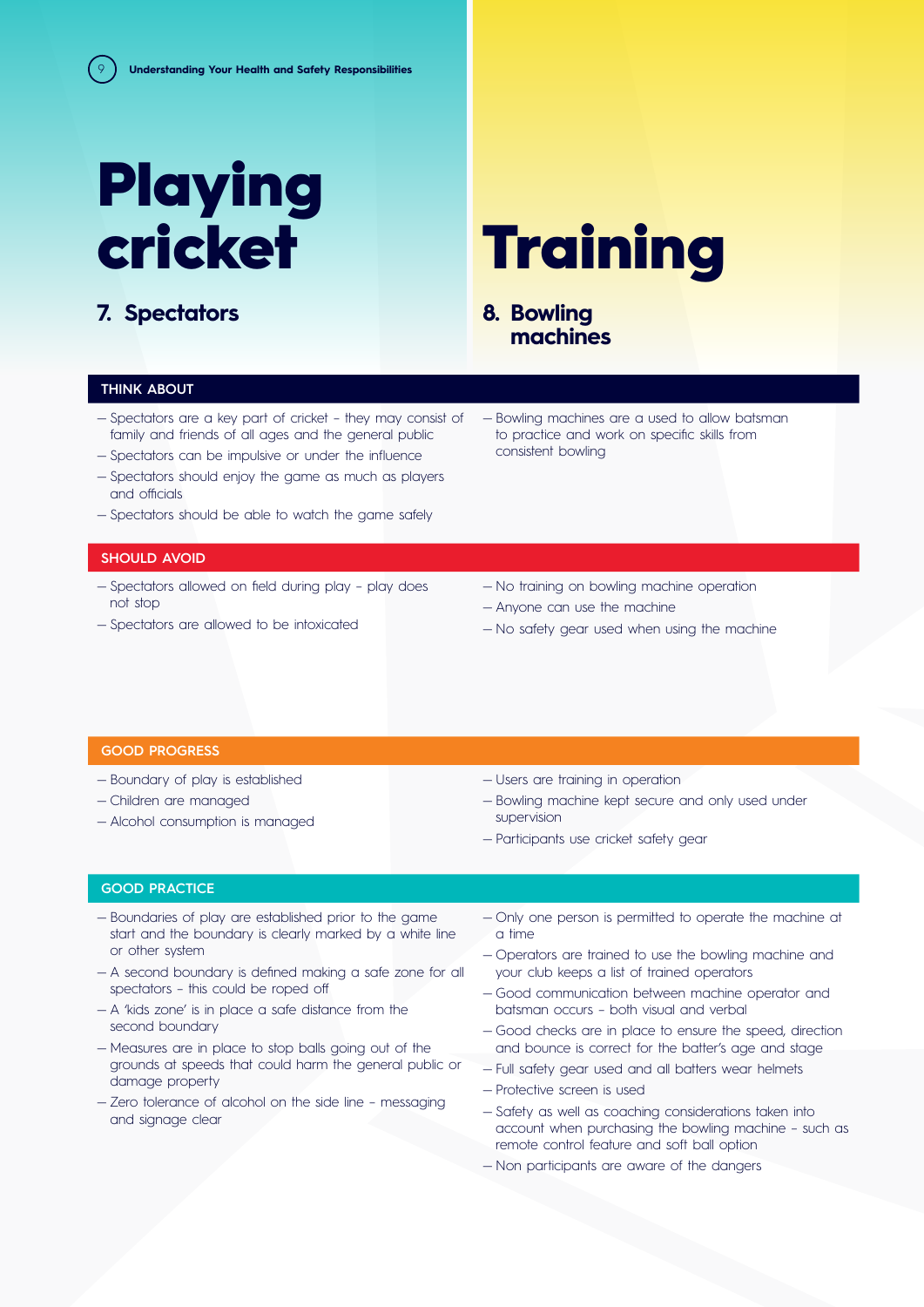

#### **9. Nets**

#### **THINK ABOUT**

- Whether your club has fixed or mobile outdoor training facilities there is lots of cricket action in close proximity
- Nets are not designed for batting the ball as hard as possible but correcting and developing technique for both bowlers and batsmen

#### **SHOULD AVOID**

- Inadequate or damaged nets in use
- Run up area is damaged with holes and divots
- Players are not supervised
- Indiscriminate short pitched bowling
- Astroturf damaged or lifting
- Spectators in close proximity to practice area
- Spectators not watching/aware of the dangers

#### **GOOD PROGRESS**

- Nets do not limit errant balls
- Nets are to minimum length and do not accommodate extended bowler run ups and bowler protection
- Limited movement of players and spectators
- Incorrect bowling and batting techniques being used with limited coaching for correction

#### **GOOD PRACTICE**

- Prior to using nets the area is inspected to ensure the run up is not worn/damaged
- Litter, glass, rocks etc. are removed from the run up or wickets
- When using nets the coach or supervisor reminds players of the dangers of using the nets
- Players do not turn their backs to batters
- When walking across the nets of batters batting and bowler run ups players and spectators are mindful of the dangers
- No spectators are allowed inside the nets
- Correct technique for bowling and batting is being consistently coached
- Training facilities are designed so that nets and surrounds are safe for users, passers-by and property
- Warning signs are in place when nets are in use
- Signs are up that advise correct net use
- Dividing nets for both fixed and mobile training facility are sufficient enough to allow for extended bowler run-ups and bowler protection
- The club is mindful that additional barricading may be required to prevent errant balls travelling out of the enclosure training facilities area and harming passers-by or damaging property, this has been assessed by your club and corrected where needed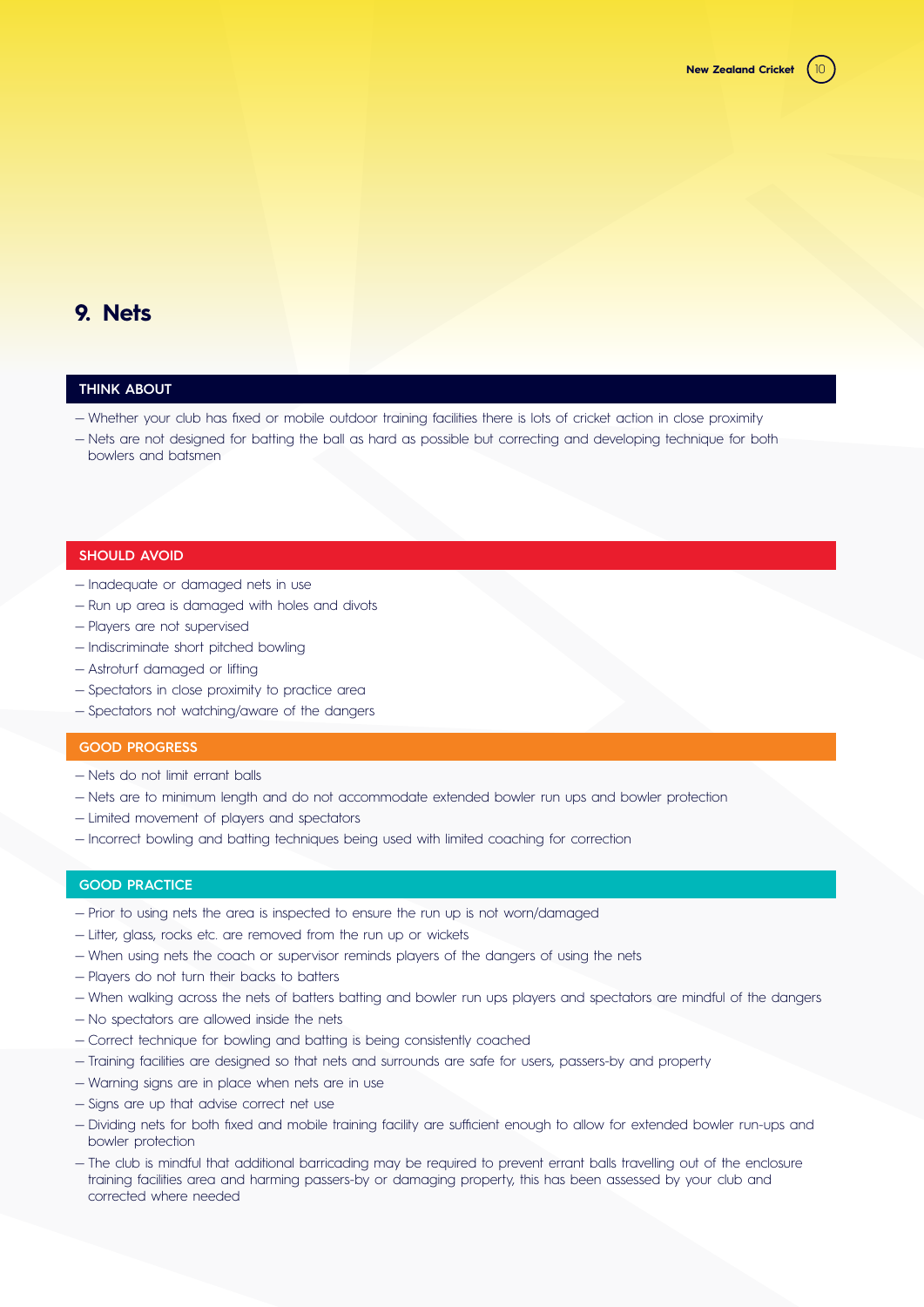### Clubrooms

#### **10.Buildings & signage**

### **11. Housekeeping**

#### **THINK ABOUT**

| - Clubrooms can be owned, leased or shared use<br>- If you lease the club, consult with the owner or agent<br>- If your club is a shared facility, consult and work<br>with other users                                                                                                                                                                                                                                                                                                                                                                         | - You are responsible for managing hazards in areas<br>where club activities occur                                                                                                                                                                                                                                                                                                                                                                                               |
|-----------------------------------------------------------------------------------------------------------------------------------------------------------------------------------------------------------------------------------------------------------------------------------------------------------------------------------------------------------------------------------------------------------------------------------------------------------------------------------------------------------------------------------------------------------------|----------------------------------------------------------------------------------------------------------------------------------------------------------------------------------------------------------------------------------------------------------------------------------------------------------------------------------------------------------------------------------------------------------------------------------------------------------------------------------|
| <b>SHOULD AVOID</b>                                                                                                                                                                                                                                                                                                                                                                                                                                                                                                                                             |                                                                                                                                                                                                                                                                                                                                                                                                                                                                                  |
| - No understanding on standards required for the building<br>used/owned/leased/rented<br>- No understanding if asbestos is present in club building(s)<br>- Entrance and exits to building(s) are uneven or slippery<br>or broken<br>- No external entry/exit lighting<br>- No disabled access<br>- Not having enough wall plugs, so electrical plugs are<br>'piggy' backing each other                                                                                                                                                                         | - Floors surfaces get slippery when raining due to people<br>entering the building<br>- Toilets do not provide basic requirements<br>- Shower facilities/wet areas have mould<br>- Shower room floors are slippery<br>- Frayed wires/faulty electrical plugs<br>- Extensions cords trail across the floor<br>- Cricket spikes allowed to be worn in change rooms<br>and clubrooms                                                                                                |
| <b>GOOD PROGRESS</b>                                                                                                                                                                                                                                                                                                                                                                                                                                                                                                                                            |                                                                                                                                                                                                                                                                                                                                                                                                                                                                                  |
| - Walk around your club building(s) looking for and fixing<br>areas that are not to standard<br>- If your club is a shared facility, conduct walk through with<br>other users<br>- Building warrant of fitness is undertaken and displayed<br>- Signs such as exit, fire extinguisher, first aid, licensed<br>premises signage, etc. are displayed - if applicable<br>- Some lighting installed<br>— A residual current device (RCD) is used                                                                                                                    | - Sporadic clean-ups of entrances and exits<br>- Door mats are in place<br>- Toilet facilities, wet areas and change rooms are<br>cleaned regularly<br>- All electrical equipment is checked before use<br>for damage<br>- Extension cords are used and positioned away from<br>walkways or securely covered<br>- Players remove spike when inside any building                                                                                                                  |
| <b>GOOD PRACTICE</b>                                                                                                                                                                                                                                                                                                                                                                                                                                                                                                                                            |                                                                                                                                                                                                                                                                                                                                                                                                                                                                                  |
| - Communication with building owner is documented and<br>improvement plans and controls are in place<br>- The club knows and manages (or ensures the<br>management of) any building risk - earthquake, asbestos<br>and fire<br>- Asbestos management plans and registers are in place -<br>if applicable<br>- Good lighting in and around the buildings<br>- Signs are put out when conditions are wet<br>- Stairways and ramps are in good working condition<br>- Hand rails, ramps and toilet facilities are in place to cater<br>for persons with disability | - Regular cleaning and maintenance of paths and<br>entrances is completed<br>- Club facilities - toilets, drinking water and hand washing<br>facilities are serviceable<br>- Change rooms and shower facilities are clean<br>and hygienic<br>- Electrical equipment is tagged, maintained and stored<br>when not in use<br>- Culture where players remove spikes remove spikes prior<br>to entering any building - message clearly signposted<br>and reinforced at club meetings |
| - Shower floors are slip resistant                                                                                                                                                                                                                                                                                                                                                                                                                                                                                                                              |                                                                                                                                                                                                                                                                                                                                                                                                                                                                                  |

— There are wall plugs located to suit the club needs

Refer to NZC resource for a copy of the Facilities Checklist *https://www.nzc.nz/community/resources*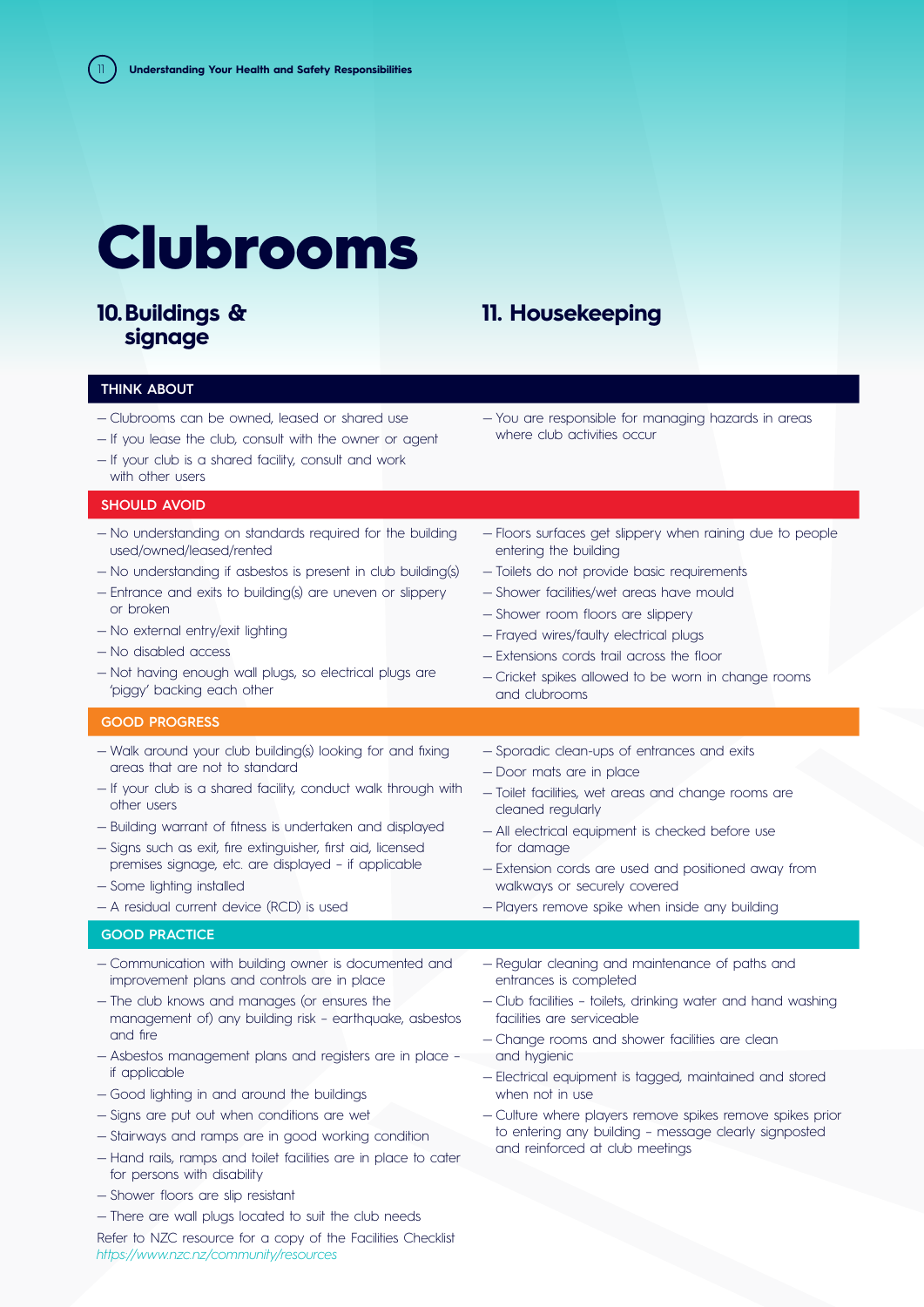### Grounds & maintenance

#### **12.Alcohol & other drugs**

#### **13.Operating equipment**

facility users

#### **THINK ABOUT**

- Alcohol and drugs can affect people's play, operation of equipment and behaviour
- Take into consideration the effects of prescription drugs as well as illegal drugs

#### **SHOULD AVOID**

- Players, officials or people working at your club are under the influence of alcohol or other drugs
- People are taking prescription drugs that impact their ability to carry out their club duties
- People socialising at your club are drinking to excess
- 

— A culture exists where anyone can use machinery

— If your facility is shared there may be other mobile plant used – work with other groups to ensure the safety of all

- Machinery is unsecured
- Machinery is poorly maintained

#### **GOOD PROGRESS**

- People working on club business tell the club manager as soon as possible they are taking medication and their potential side effects
- Encouragement of club users to stop if they feel sick or drowsy
- Taking of drugs and being under the influence of alcohol is discouraged by your club
- Discourage alcohol consumption until after club business has been finished

#### **GOOD PRACTICE**

- Your club has a policy on alcohol and drugs
- People working on club business and players do not drink alcohol or use other drugs that may impair them prior to coming to your club for official business or play
- If premises serves alcohol, it is licenced and has the appropriate licenses
- Staff have completed responsible service of alcohol training
- Your club adheres to host responsibility of not serving intoxicated people or minors

More information on liquor licensing can be found at: *https://www.alcohol.org.nz/alcohol-managementlaws/licensing-local-policies/alcohol-licensing*

- Keys to equipment are kept secured
- Operators are trained in safe use of equipment
- Moving parts of machines are guarded
- Working on grass slopes is considered and managed as a risk
- Equipment is locked-up when not in use
- People are trained on how to use the machinery and inexperienced workers are supervised while in training
- A list of trained operators is kept by your club
- Prior to use, people check the machines making sure they are in good working condition
- Roll over protection and relevant guarding is in place
- Seat belts are used where fitted
- A safe distance is kept between operating machinery and people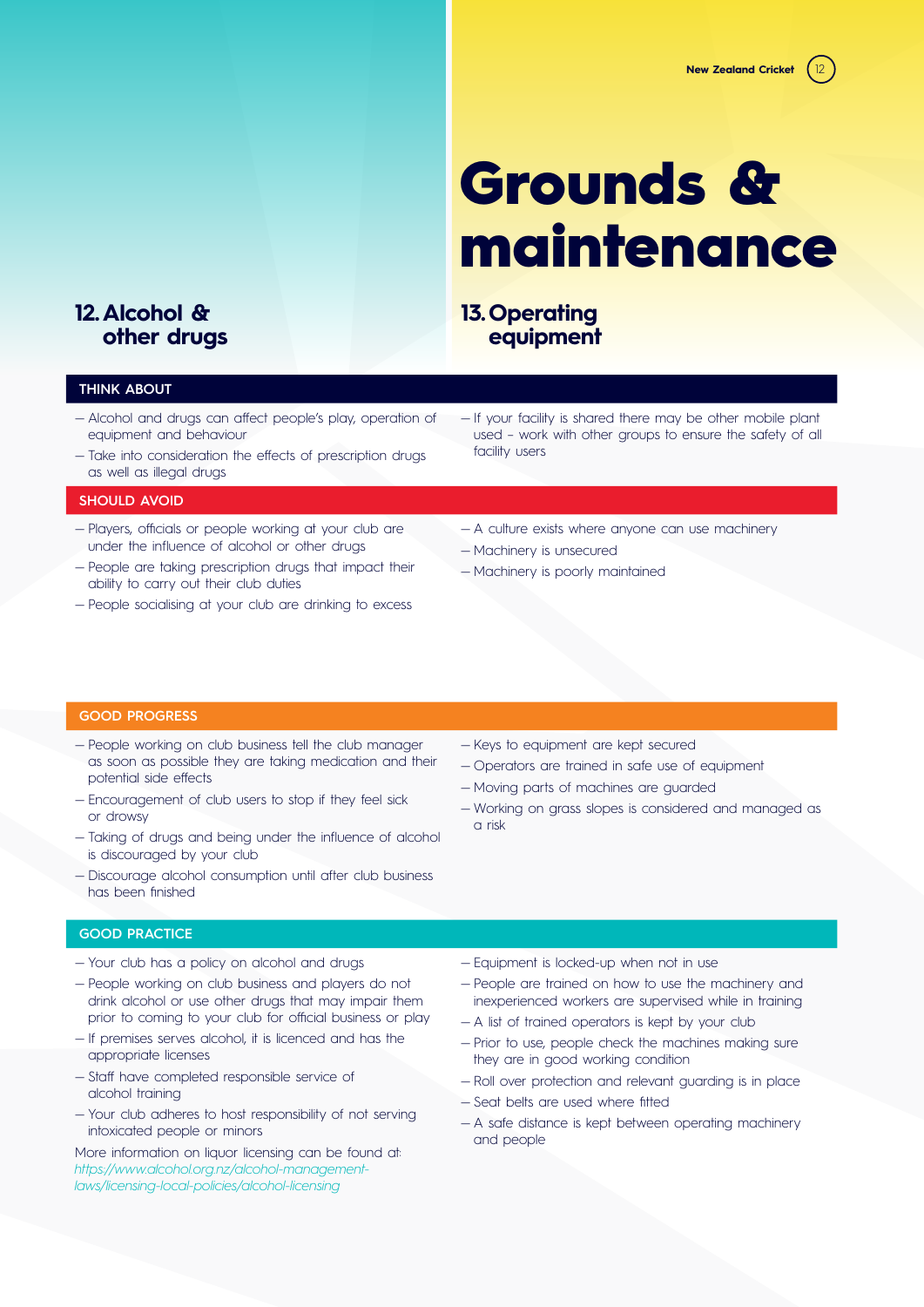### Grounds & maintenance

#### **14.Purchasing equipment**

#### **15.Pitch & oval**

#### **THINK ABOUT**

- When purchasing equipment it is good practice to take into consideration the safety of equipment when it is in use
- Practice nets, bowling machines, rollers and mowers are examples of equipment
- Work with your team or the owner/manager of the grounds to fix any areas identified
- The state of the pitch can not only impact on the game, but also be a causing factor for injury to players
- Even if your club is not responsible for pitch and oval maintenance, there are still some basic safety precautions you should consider

— No boundaries are set with multiple teams or other activities

#### **SHOULD AVOID**

- No consideration of safe use of equipment is included in procurement
- No understanding of hazards associated with the equipment
- No consideration given to quality of equipment
- No understanding of who owns and maintains equipment
- No understanding of maintenance requirements

#### **GOOD PROGRESS**

- Buy equipment to relevant international or New Zealand standard
- Information is obtained from the supplier about how to use, service, maintain and decommission the equipment in a safe way
- Pitch is damaged and there are foot holes or synthetic

— Pitch and oval are not maintained — Oval has rubbish and debris on it

playing on an oval

#### is lifting

- Oval is mowed and inspected prior to the match (rubbish is removed from the field of play)
- Pitch is maintained and excessive water removed
- Playing field dimensions are defined
- Teams playing field dimensions may overlap
- Communication is in place with other activities on the oval

#### **GOOD PRACTICE**

- Equipment purchased is fit for purpose and has the required safety features such as seatbelts and guarding
- The equipment has been evaluated to determine if there may be other hazards, such as noise or vibration
- Training requirements have been established
- Where and how to store equipment securely is established
- A maintenance plan is in place that details the service and maintenance requirements and it is clear who will be responsible for ensuring this is completed
- Equipment is locked-up when not in use
- People are trained on how to use the machinery and inexperienced people are supervised while in training
- Prior to play, ground inspections for debris holes, glass, stones, irrigation systems and water is conducted
- Playing field dimensions are adjusted for the level of competition and ropes or line markings are used to identify boundaries as per the Age and Stage Guidelines
- Fixtures are scheduled to minimise overlapping play Refer to NZC resource for a copy of the Game Day Safety Checklist:

*https://www.nzc.nz/community/resources*

Refer to NZC Programmes and Formats: *https://www.nzc.nz/community/nzc-programmes-andformats/age-stage .*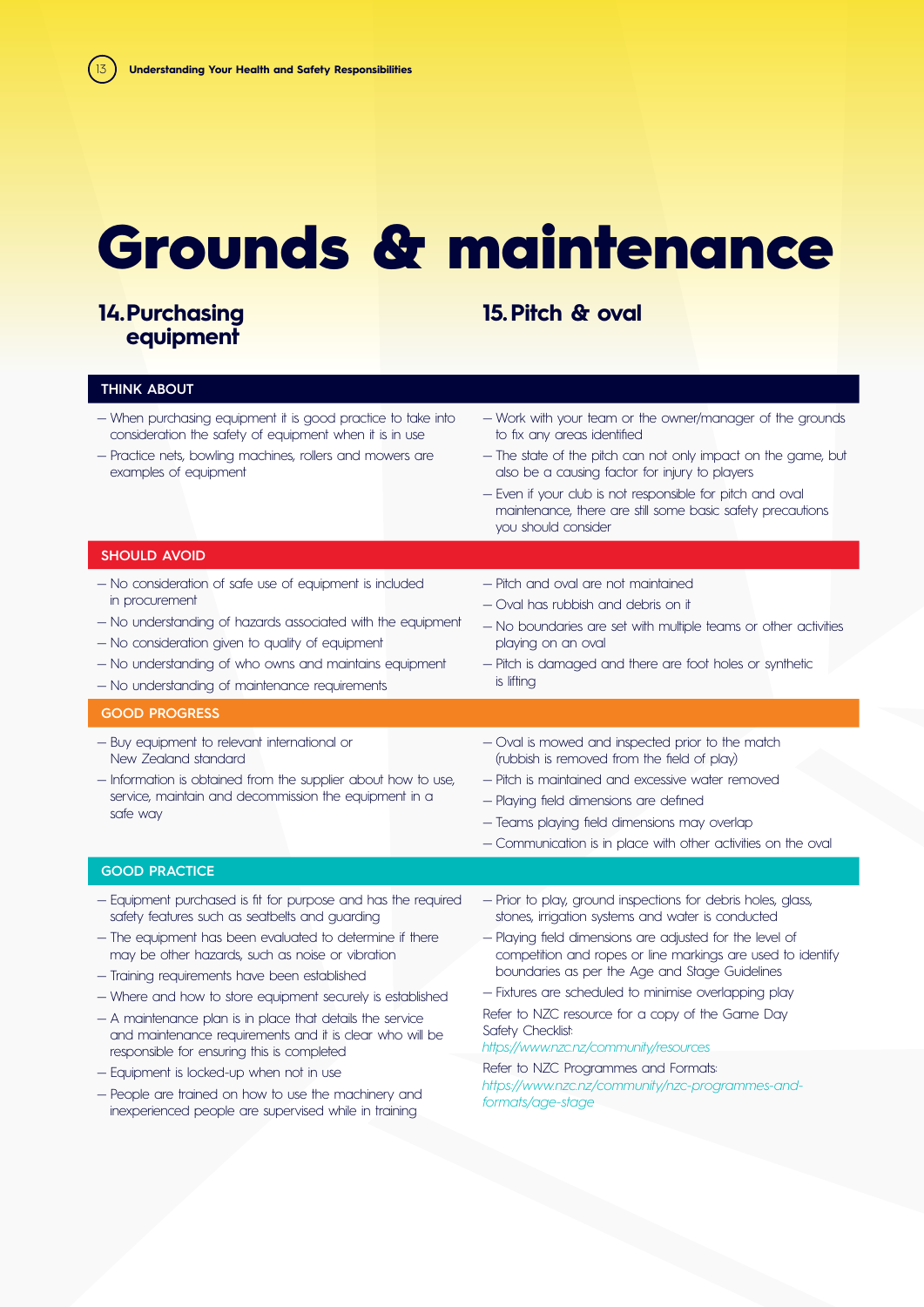**New Zealand Cricket** 



#### **16.Pitch covers 17. Chemical handling & storage**

#### **THINK ABOUT**

- Pitch covers are essential to keeping the pitch in a good state for play
- If not used correctly they can also damage a pitch
- Pitch covers can be heavy and bulky to move
- Every club will have some kind of chemical, even in domestic quantities for basic cleaning
- Work with the team and other users of the facility to ensure that chemicals are stored safely and correctly

#### **SHOULD AVOID**

- No training in the management of pitch covers
- Pitch covers not securely stored
- Pitch covers not secured correctly when in use
- No pitch covers used at all
- Chemicals are not stored, used or disposed of according to the manufacturer's instructions
- Domestic cleaning chemicals are accessible to children

#### **GOOD PROGRESS**

- People trained in laying out and securing covers as well as the removal and storage
- Pitch covers are made of a lightweight fabric
- Chemicals are stored securely so they can't accessed by children or other persons without authority
- Personal protective equipment is worn when using chemicals

#### **GOOD PRACTICE**

- Hazards involved in using pitch covers are documented and communicated
- The club's process for securing covers is understood both storage and on the pitch
- The minimum number of people required to move covers has been identified based on the type of cover your club uses
- Safety data sheets are available for chemicals stored at the club
- Emergency arrangements are in place to deal with any potential chemical emergency such as a spill kit